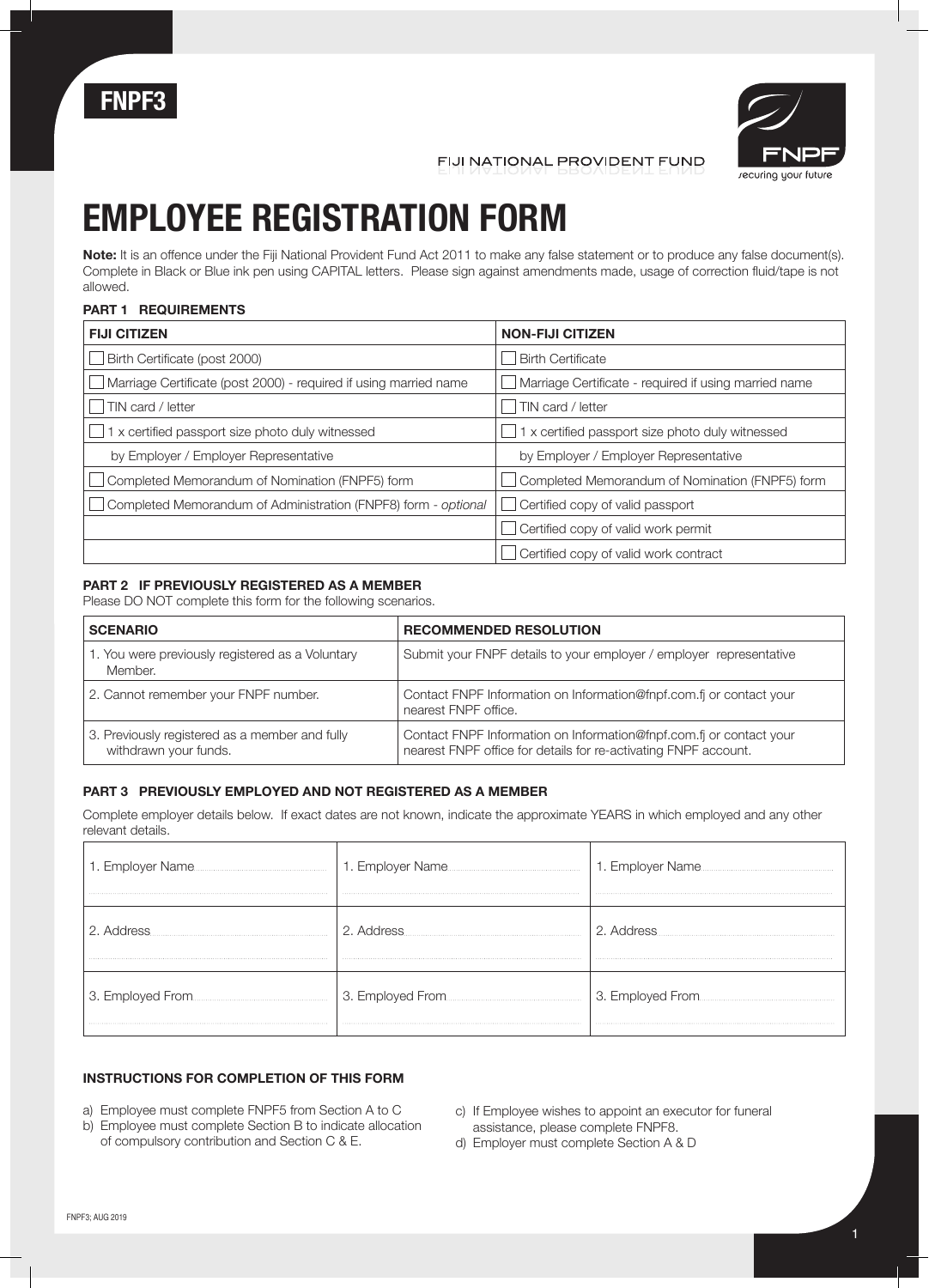### **SECTION A: DECLARATION**

I hereby declare that the information provided in this form is true and correct to the best of my knowledge and I indemnify the FNPF Board against any liability arising from the information given in this form, and I understand that I am responsible for the safekeeping and updating of any changes to my FNPF record including the loss of privileged information disseminated through my provided contact details.

| Name of Witness:                                                                                                                                                                     | Employer<br>Company                 | 1 passport size photo<br>of Member certified by      |
|--------------------------------------------------------------------------------------------------------------------------------------------------------------------------------------|-------------------------------------|------------------------------------------------------|
| Address of Witness:                                                                                                                                                                  | Stamp                               | Employer/Employer<br>Representative/Approved         |
| Designation of Witness:                                                                                                                                                              |                                     | delegated FNPF Officer                               |
| Date:                                                                                                                                                                                |                                     |                                                      |
| Must be completed Employer/Employer Representative/Approved delegated FNPF Officer<br>Left Thumbprint of Member                                                                      |                                     |                                                      |
| <b>SECTION B: SUB-ACCOUNT ALLOCATIONS</b>                                                                                                                                            |                                     |                                                      |
| An FNPF member may allocate a specified percentage of their contribution to their Preserved Account. The percentage must be more<br>than $70\%$ .<br>Please tick your desired option |                                     |                                                      |
| 30% General Account &<br>General Account<br>(a)<br>0R<br>b)                                                                                                                          |                                     | $\%$                                                 |
| 70% Preserved Account<br>Preserved Account (must not be less than 70%)                                                                                                               |                                     | $\%$                                                 |
| Sum of General and Preserved percentages should equal 100%                                                                                                                           |                                     |                                                      |
| <b>SECTION C: EMPLOYEE DETAILS</b>                                                                                                                                                   |                                     |                                                      |
| Applicant's Full Name (as in Birth and/or Marriage Certificate)                                                                                                                      |                                     |                                                      |
| 1. TIN No:<br>2. FNPF No:<br>(Office use only)                                                                                                                                       |                                     |                                                      |
| 3. Full Name:                                                                                                                                                                        |                                     |                                                      |
|                                                                                                                                                                                      |                                     |                                                      |
| 4. Father's Name:                                                                                                                                                                    |                                     |                                                      |
| 5. Mother's Name:                                                                                                                                                                    |                                     |                                                      |
| 7. Date of Birth (DD/ MM/YYYY):<br>6. Birth Registration Number:                                                                                                                     |                                     |                                                      |
| Others<br>F<br>M<br>Married<br>9. Marital Status: Single<br>8. Gender:                                                                                                               |                                     |                                                      |
| 10. Ethnicity<br>11. Religion                                                                                                                                                        | 12. Citizenship                     |                                                      |
| <b>SECTION D: EMPLOYMENT DETAILS</b>                                                                                                                                                 |                                     |                                                      |
| 1. Employer Name:                                                                                                                                                                    |                                     |                                                      |
| 3. Date Started Work:<br>2. Employer Ref No:                                                                                                                                         |                                     |                                                      |
| 5. Wage payment Frequency:<br>4. Occupation:                                                                                                                                         |                                     |                                                      |
| <b>SECTION E: CONTACT DETAILS</b>                                                                                                                                                    |                                     |                                                      |
| 1. Residential Address:                                                                                                                                                              |                                     |                                                      |
| 2. Postal Address:                                                                                                                                                                   |                                     |                                                      |
| 3. Email:                                                                                                                                                                            | access and FNPF mobile application? | Do you wish to use this email for your online portal |
| 4. Phone Contact:<br>a) Home                                                                                                                                                         | IN.                                 |                                                      |
| b) Mobile                                                                                                                                                                            |                                     |                                                      |
| Do you wish to use this number for our SMS services?<br>c) Work                                                                                                                      |                                     | İΝ<br>Υ                                              |
| 5. Preferred Communication - (Please tick a box)<br>Mobile<br>Email                                                                                                                  | Postal                              |                                                      |

FNPF3; AUG 2019 I understand that the above communication details will be used to communicate confidential information regarding my FNPF account. Member intitial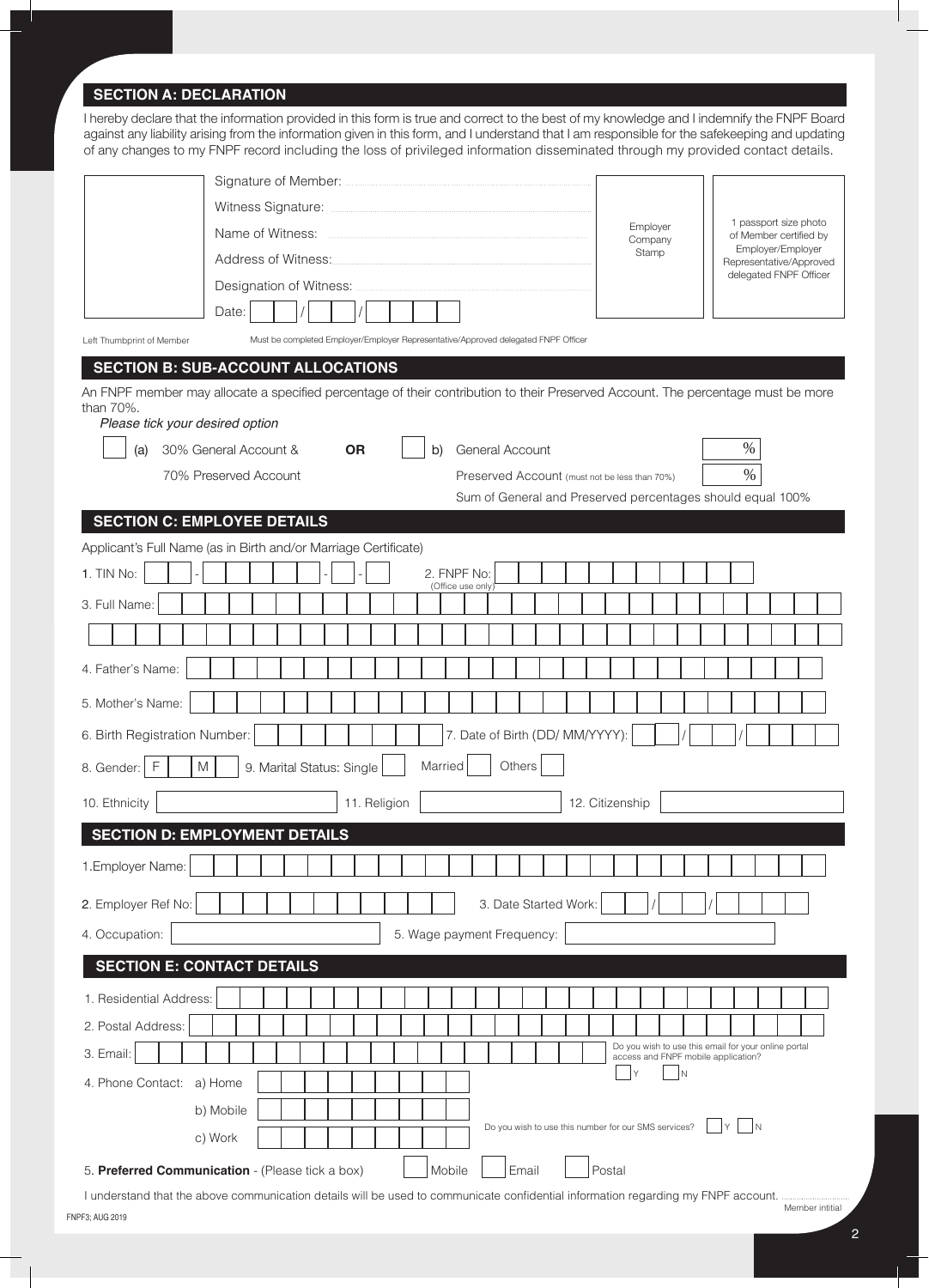# **FNPF8 MEMORANDUM OF ADMINISTRATION FORM**

This form gives the authority to the Fund to distribute part of your Special Death Benefit (SDB) to person(s) nominated below to be used for funeral expenses, in the event of your death.

- 1. This form is not compulsory. Should you wish to nominate an executor to receive part of your SDB for your funeral expenses, please complete Section A & B.
- 2. In the absence of a valid Memorandum of Administration form the Fund reserves the right to distribute part of the SDB as per its approved guideline.
- 3. A maximum amount of \$2,000 is payable to the nominated executor, nominated on the MOA, depending on the SDB premium deducted for the financial year.

### **INSTRUCTIONS FOR COMPLETION OF THIS FORM**.

- All sections of this form are to be duly completed.
- The witness must not be the nominee/executor
- The member must initial any cancellation or alteration to this form.
- The use of correction fluid is not allowed
- The nominated executor can be changed at anytime by the member.
- This form becomes invalid upon the death of the nominated executor for which the Fund reserves the right to distribute part of the Special Death Benefits for funeral expenses. This will be done in line with instruction 2 above.

### **PREFERRED DOCUMENTS**

- Latest birth certificate of member (post 2000)
- Latest birth certificate of nominated executor (post 2000)
- Valid Photo ID of the executor or nominee (FNPF/FRCS Joint ID Card, Drivers License, Voter ID, Passport)

**Note:** Please ensure photo ID is certified by any FNPF Officer, Provincial Administrator or Commissioner of Oath.

| <b>SECTION A: DECLARATION</b>                                              |                                                                                                                                                                                                                 |                           |
|----------------------------------------------------------------------------|-----------------------------------------------------------------------------------------------------------------------------------------------------------------------------------------------------------------|---------------------------|
| 1. Member Signature <b>Manual According to According Contract</b> 2. Date: |                                                                                                                                                                                                                 |                           |
|                                                                            |                                                                                                                                                                                                                 |                           |
| whatsoever including any loss of benefits to my nominees.                  | I hereby authorize Fiji National Provident Fund to pay part of my Special Death Benefit under the FNPF<br>Funeral Assistance policy to person nominated above. I indemnify the FNPF Board from any liabilities, | Left Thumbprint of Member |
|                                                                            | 4. Witness Signature: <b>Market A. Witness Signature:</b> Market A. Witness: <b>Market A. Witness Signature:</b> Witness: 2004                                                                                  |                           |
|                                                                            |                                                                                                                                                                                                                 |                           |
|                                                                            | 8. Date:                                                                                                                                                                                                        |                           |
| <b>SECTION B: EXECUTOR DETAILS</b>                                         |                                                                                                                                                                                                                 |                           |
|                                                                            |                                                                                                                                                                                                                 | 2. f/n                    |
|                                                                            |                                                                                                                                                                                                                 | M I                       |
|                                                                            |                                                                                                                                                                                                                 |                           |
|                                                                            |                                                                                                                                                                                                                 |                           |
|                                                                            |                                                                                                                                                                                                                 |                           |
|                                                                            |                                                                                                                                                                                                                 |                           |
| <b>OFFICIAL USE ONLY</b>                                                   |                                                                                                                                                                                                                 |                           |
|                                                                            |                                                                                                                                                                                                                 |                           |
| 13. Effective Date Received (DD/ MM/YYYY):                                 |                                                                                                                                                                                                                 |                           |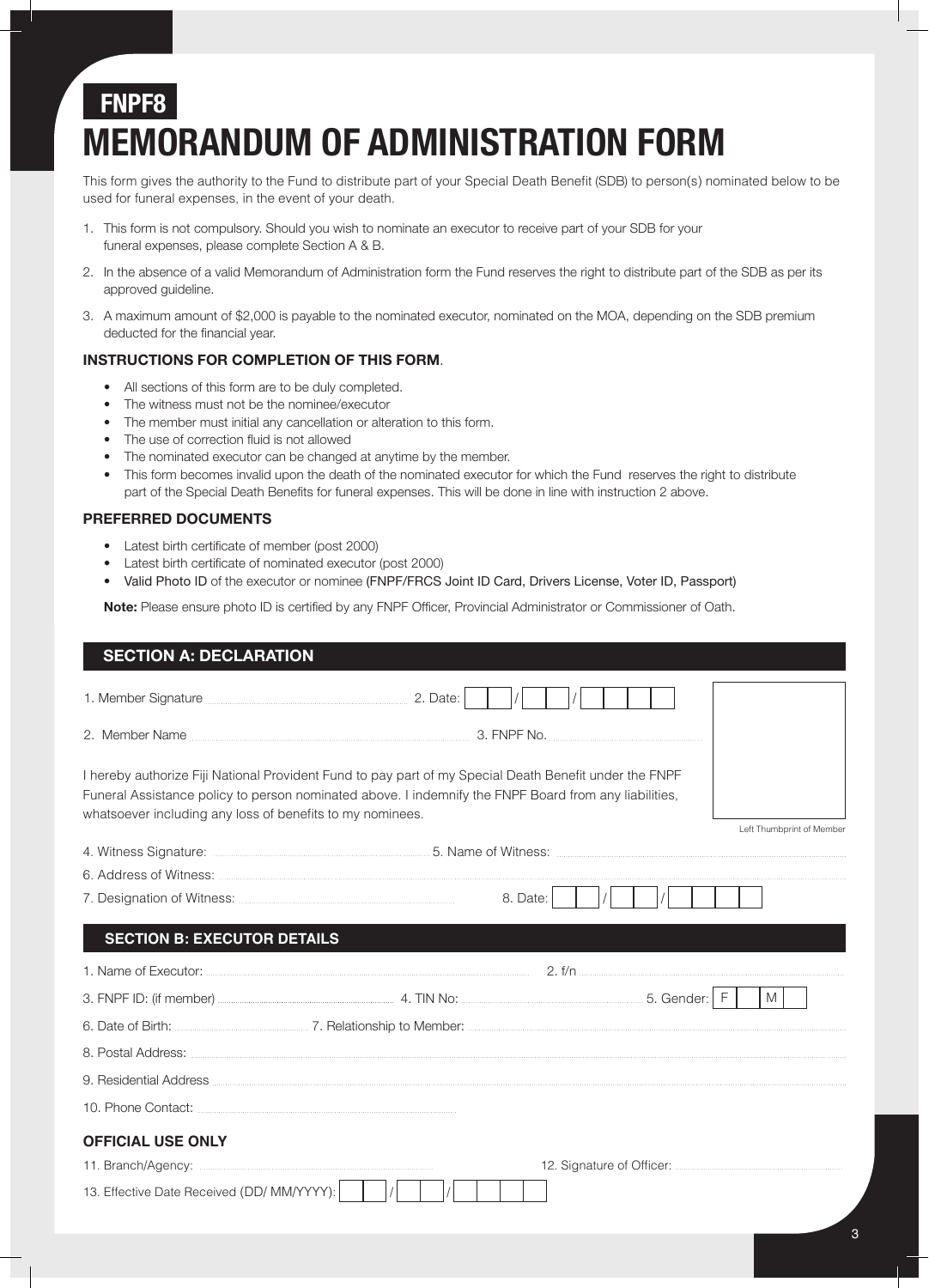



FIJI NATIONAL PROVIDENT FUND

# **MEMORANDUM OF NOMINATION FORM**

**Note:** It is an offence under the Fiji National Provident Fund Act, 2011 to make any false statement or produce any false document(s) which he or she knows to be false in material particular.

Should you wish to nominate an Executor upon your death to access the death benefit for your funeral expenses, please complete a *Memorandum of Administration (MOA)* form and lodge with the relevant documents.

### **WHAT YOU SHOULD KNOW ABOUT A MEMORANDUM OF NOMINATION**

- 1. The Memorandum of Nomination instructs the FNPF how to pay your balance and entitlements upon your death. This form is a legal document and must be signed in the presence of a Witness.
- 2. A member's "WILL" does not supersede this nomination.
- 3. You must sign beside any cancellation or alterations made on the form. The use of correction fluid/tape is not permitted.
- 4. The nomination can be changed at any time you wish, however you are required to lodge a fresh nomination if you get married or re-married and in the event of existing nominess death since the stated grounds invalidates the existing nomination.
- 5. If your nomination is deemed invalid or you have not nominated anyone at the time of your death, then your savings will be paid to High Court for distribution.
- 6. If you wish to nominate more than 4 nominees, please complete an additional page and attach to the back of this form.
- 7. The total allocation of shares should add up to 100%.
- 8. Name of Nominee(s) and details to be printed as it appears on the Birth Certificate

### **INSTRUCTIONS FOR COMPLETION OF THIS FORM**.

### **SECTION 1 – DECLARATION**

Enter your details and signed where applicable.

The witnessing officer must be over the age of 18 and not nominated on the form. The following officers are the only authorized person(s) to sign as a Witness:

- 1. Justice of Peace
- 2. Commissioner of Oaths
- 3. District Officer
- 4. Employer / Authorized Employer Representative
- 5. FNPF Officer
- 6. Medical Practitioner
- 7. Minister of Religion
- 8. Bank Manager
- 9. Notary Public

### **SECTION 2 – MEMBER DETAILS**

Enter your details as per FNPF records

### **SECTION 3 – NOMINATION OPTIONS**

You have a choice whether to nominate or not. Please indicate your option by placing a tick in the appropriate box.

### **SECTION 4 – SCHEDULE OF PERSON(S) NOMINATED**

Enter the details of your nominee(s) in the appropriate columns. Ensure that the nominee share(s) is indicated in percentage (%)

### **PREFERRED DOCUMENTS**

We encourage the submission of Original or Certified copy of Post 2000 Birth Certificate of every person(s) nominated to allow accuracy of nominee(s) details being captured.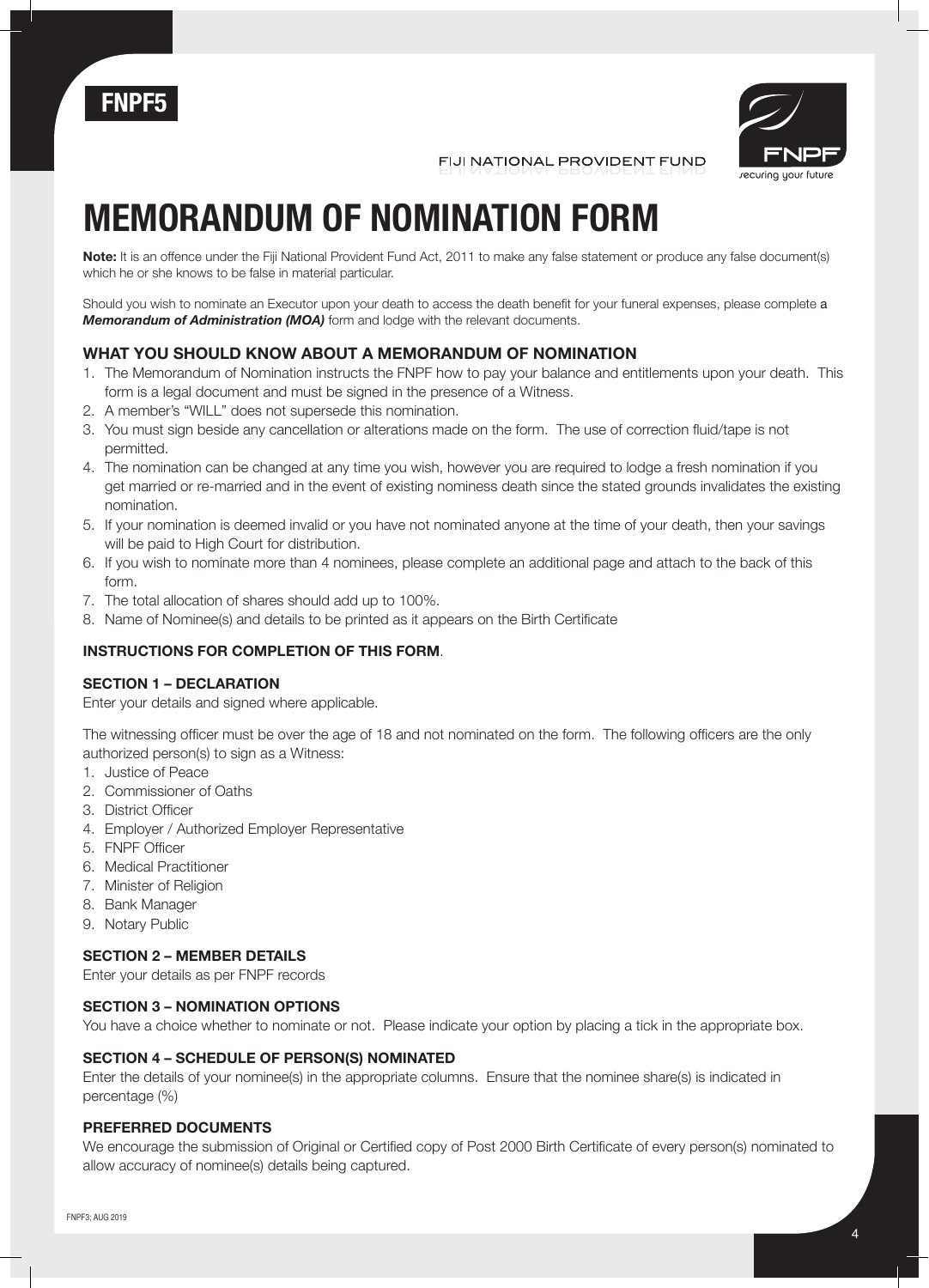| <b>SECTION 1: DECLARATION</b>                                                                              |                                                                                                                                                                                                                                                               |                           |
|------------------------------------------------------------------------------------------------------------|---------------------------------------------------------------------------------------------------------------------------------------------------------------------------------------------------------------------------------------------------------------|---------------------------|
| Member Signature <b>Marine According to the Signature</b> Date:                                            |                                                                                                                                                                                                                                                               |                           |
| Schedule of Nomination and he/she appeared to fully understand the meaning and effect thereof.             | as his/her                                                                                                                                                                                                                                                    |                           |
|                                                                                                            |                                                                                                                                                                                                                                                               |                           |
|                                                                                                            |                                                                                                                                                                                                                                                               | Left Thumborint of Member |
|                                                                                                            |                                                                                                                                                                                                                                                               |                           |
|                                                                                                            |                                                                                                                                                                                                                                                               |                           |
| <b>SECTION 2: MEMBER DETAILS</b>                                                                           |                                                                                                                                                                                                                                                               |                           |
| Applicant's Full Name (as in Birth and/or Marriage Certificate)                                            |                                                                                                                                                                                                                                                               |                           |
| 1. FNPF ID:                                                                                                | 2. TIN No:                                                                                                                                                                                                                                                    |                           |
| 3. Full Name:                                                                                              |                                                                                                                                                                                                                                                               |                           |
|                                                                                                            |                                                                                                                                                                                                                                                               |                           |
| <b>SECTION 3: NOMINATION OPTION</b>                                                                        |                                                                                                                                                                                                                                                               |                           |
| Please indicate your option by placing a tick $\langle \rangle$ in the box next to the appropriate option. |                                                                                                                                                                                                                                                               |                           |
|                                                                                                            | PART 1 I hereby nominate the person(s) named in the schedule below to receive, in the event of my death, the share(s) set down<br>against their respective name(s) of the amount then standing to my credit in the Fiji National Provident Fund.              |                           |
|                                                                                                            | <b>PART 2</b> I do not desire to nominate any person to receive, in the event of my death, the amount standing to my credit in the Fiji                                                                                                                       |                           |
| the disposal of these in accordance with the laws.                                                         | National Provident Fund. I understand that, in the event of my death, the amount so standing will be paid to the High Court for                                                                                                                               |                           |
|                                                                                                            |                                                                                                                                                                                                                                                               |                           |
|                                                                                                            |                                                                                                                                                                                                                                                               |                           |
| <b>SECTION 4: SCHEDULE OF PERSONS NOMINATED</b>                                                            | Please write clearly and legibly in dark ink                                                                                                                                                                                                                  |                           |
| 1. Name of Nominee:                                                                                        |                                                                                                                                                                                                                                                               |                           |
|                                                                                                            | Date of Birth: <b>Maria According to Member: According to Member:</b> Share: <b>Share: According to Member:</b> 2014                                                                                                                                          |                           |
|                                                                                                            |                                                                                                                                                                                                                                                               |                           |
|                                                                                                            | Residential Address <b>Contract Contract Contract Contract Contract</b> Phone Contact:                                                                                                                                                                        |                           |
|                                                                                                            |                                                                                                                                                                                                                                                               |                           |
|                                                                                                            |                                                                                                                                                                                                                                                               |                           |
|                                                                                                            |                                                                                                                                                                                                                                                               |                           |
|                                                                                                            | Residential Address <b>Exercise Contact:</b> Phone Contact: <b>Contact:</b> 2014                                                                                                                                                                              |                           |
|                                                                                                            |                                                                                                                                                                                                                                                               |                           |
|                                                                                                            |                                                                                                                                                                                                                                                               |                           |
|                                                                                                            |                                                                                                                                                                                                                                                               |                           |
|                                                                                                            | Residential Address <b>Executive Contact:</b> Phone Contact: <b>Contact:</b> Phone Contact: <b>Contact:</b> Phone Contact: <b>CONSIDENTIAL PHONE CONTACT:</b> Phone Contact: <b>CONSIDENTIAL PHONE CONTACT:</b> Phone Contact: <b>CONSIDENTIAL PHONE CONT</b> |                           |
|                                                                                                            |                                                                                                                                                                                                                                                               |                           |
|                                                                                                            |                                                                                                                                                                                                                                                               |                           |
|                                                                                                            |                                                                                                                                                                                                                                                               |                           |

Ш

ı.